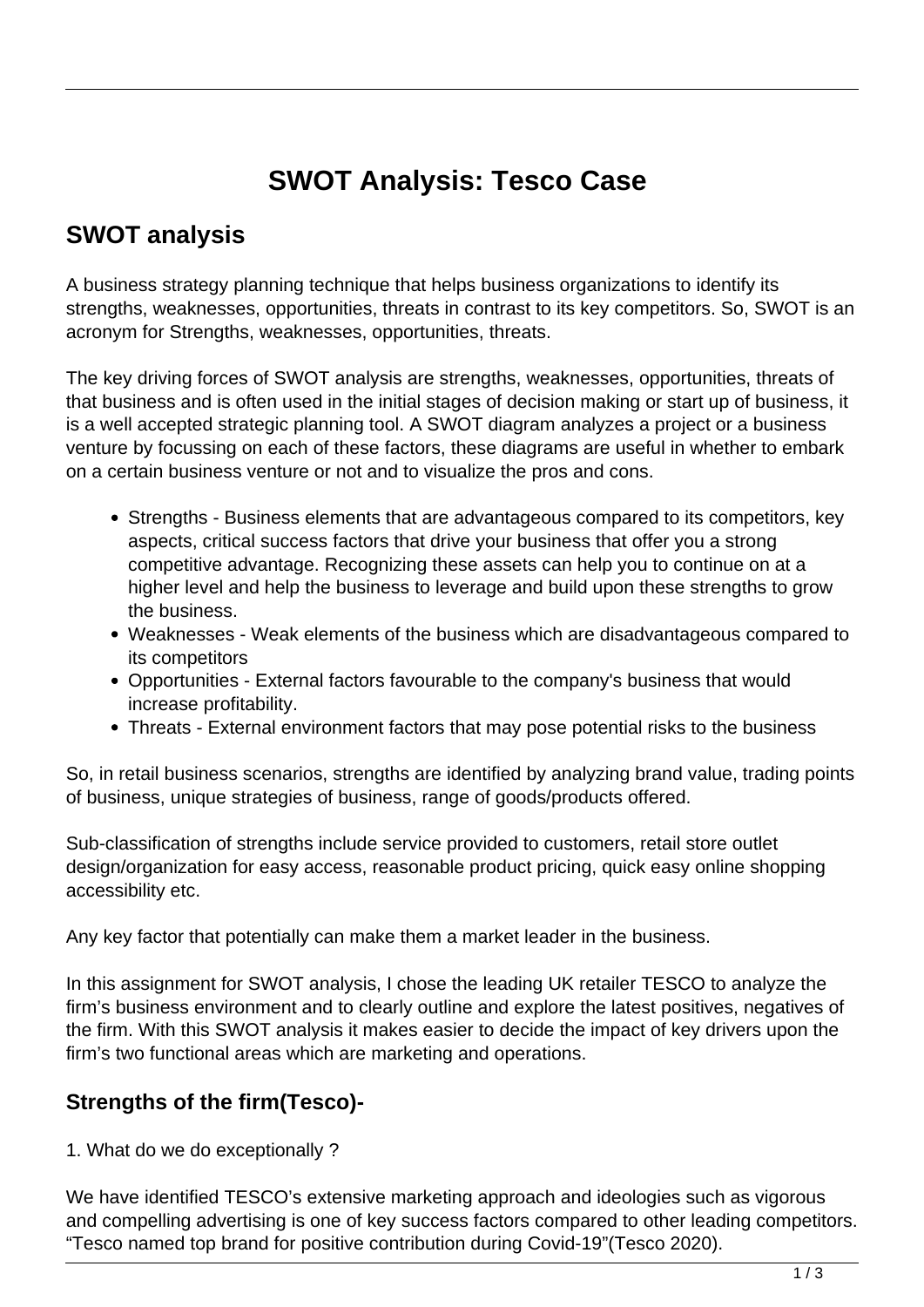#### 2. What advantages do we have?

Strong support from the UK government compared to its fellow retailers such as Lidl, ASDA, Sainsburys. This was quite prominent during COVID-19 while the firm was chosen to advertise the government's health safety measures and guidelines amidst covid-19 showcased on national television(the BBC). All Tesco stores were opened for extra hours compared to other retailers which compelled the shoppers to shop and buy during critical covid shopping hauls of food stockpiling.

3. What valuable assets and resources do we have?

- Strong marketing personnel
- vast and quick supply chain delivery operations
- Feasibly technology for easy online shopping operations compared to its competitors like Lidl
- 4. What do members/customers identify as our strengths?

In general, many customers find Tesco express outlets are much accessible irrespective of time and reach compared to other retail stores who don't have smaller stores in number compared to Tesco. Also, great discount prices available at Tesco extra stores are few key success factors in terms of the firm's retail operations.

#### **Weaknesses of the firm(Tesco)**

Weaknesses are crucial to figure out and are essential to action them to reduce their impact on business. This stage requires a detailed analysis of what is going wrong within your organization

1. What could we do better?

Intensive marketing compared to the actual quality of tesco products positionss it in a weaker zone compared to its fellow competitors like Lidl, Sainsburys

2. What are we criticized for or receive complaints about?

In terms of operations, Product/stock unavailability, over pricing of same product, cheap quality of grocery/goods in comparison to its competitors like Lidl, sainsburys, ASDA.

3. Where are we vulnerable?

Tesco was in a vulnerable state in the last 6 years in terms of profits, success, product pricing and quality, lawsuits which were predominantly potential weaknesses. Internal issues such as frequent disagreements among shareholders, investors (Skynews tesco jun2020)

# **Opportunities for the firm(Tesco)-**

1. What opportunities do we know about, but have not addressed?